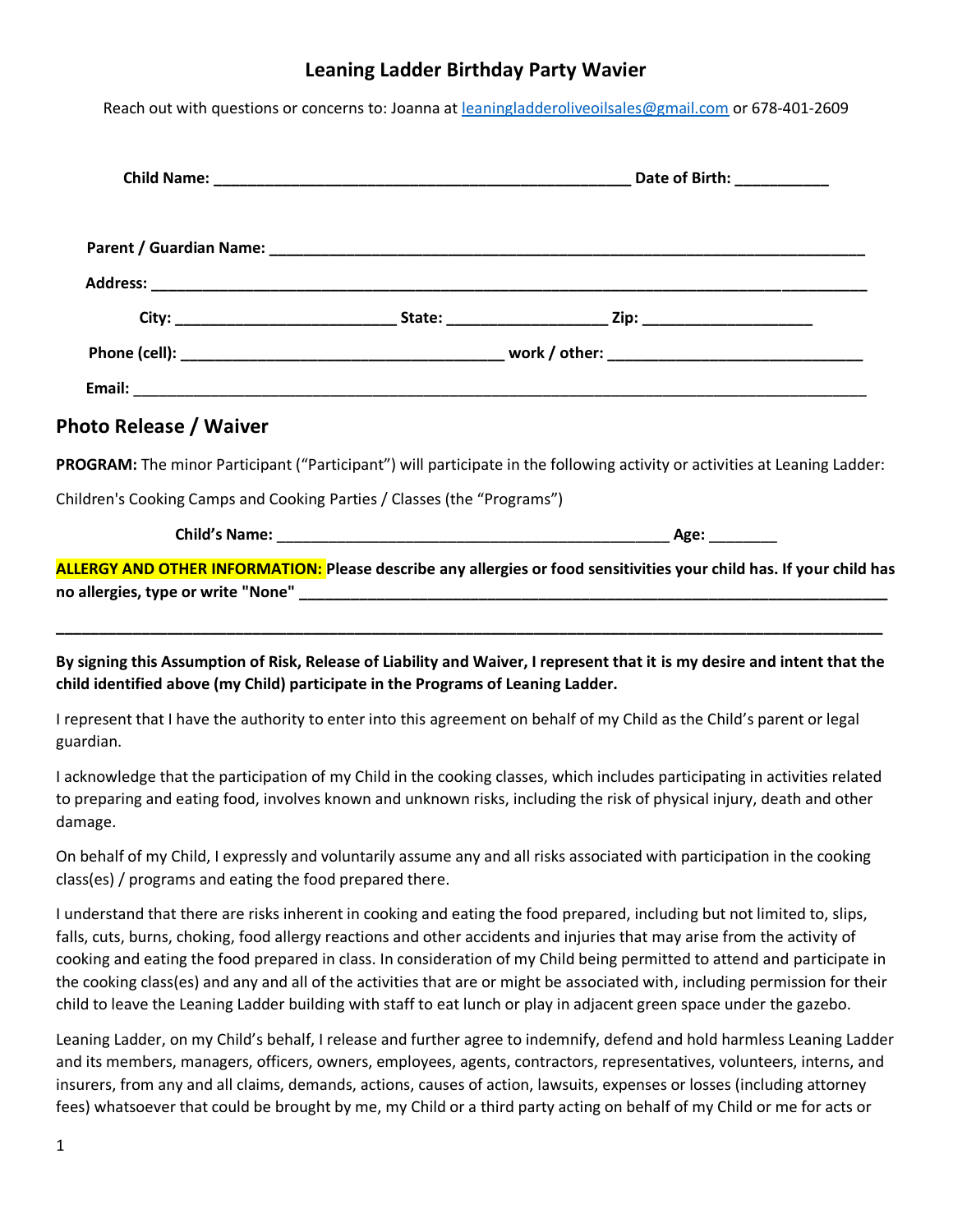omissions related in any way to, or arising out of, the cooking classes and the preparation of food in that class for consumption.

I do hereby consent and agree that Leaning Ladder and its employees, agents, and partners have the right to take photographs, videotape, or digital recordings of my Child while a class participant, and to use these in any and all media, now or hereafter known. I waive any rights, claims, or interest I may have to control the use of my child's identity or likeness in whatever media used. I understand that there will be no financial or other remuneration for recording my Child, either for initial or subsequent transmission or playback.

The undersigned acknowledges that the Participant does not have any physical limitations, Allergies/Dietary Restrictions (other than noted above), medical ailments, physical or mental disabilities that would limit or prevent the Participant from participating in the above-mentioned activity. If required, the Participant will obtain a medical examination and clearance.

The undersigned acknowledges that Leaning Ladder reserves the right to limit a child's participation in the Programs for excessive disruption that could cause harm to the other participants or staff.

This Agreement shall be governed and interpreted under Georgia law. I acknowledge that I have read and understand this document, which affects my Child's and my legal rights, and I am signing it on behalf of the Child, as well as his/her heirs and assigns, who will be bound by all of its terms.

## **Parent/Guardian Signature: \_\_\_\_\_\_\_\_\_\_\_\_\_\_\_\_\_\_\_\_\_\_\_\_\_\_\_\_\_\_\_\_\_\_\_\_\_\_\_\_\_\_\_\_\_\_\_\_\_\_\_\_\_Date: \_\_\_\_\_\_\_\_\_\_\_**

*The below Medical Release only needs to be filled out if the child will be left unattended during the party.*

## **Medical Release**

**Emergency Medical Release In case of an emergency, I understand every effort will be made to contact me or the emergency contact persons listed above. In the event that we cannot be reached, I hereby give permission to the physician listed on this form to hospitalize, secure proper treatment and to order anesthesia or surgery for my child.**

Physician's Name: \_\_\_\_\_\_\_\_\_\_\_\_\_\_\_\_\_\_\_\_\_\_\_\_\_\_\_\_\_\_\_\_\_\_\_\_\_\_\_\_\_\_\_\_\_\_\_\_\_\_\_\_\_\_\_\_\_\_\_\_\_\_\_\_\_\_\_\_\_\_\_\_\_\_\_\_\_\_\_\_\_\_

Phone: \_\_\_\_\_\_\_\_\_\_\_\_\_\_\_\_\_\_\_\_\_\_\_\_\_\_\_\_\_\_\_\_\_\_\_\_\_\_\_\_\_\_\_\_\_\_\_\_\_\_\_\_\_\_\_\_\_\_\_\_\_\_\_\_\_\_\_\_\_\_\_\_\_\_\_\_\_\_\_\_\_\_\_\_\_\_\_\_\_\_\_

**ALLERGY AND OTHER INFORMATION:** Please describe any allergies or food sensitivities your child has. If your child has no allergies, type or write **"None"** \_\_\_\_\_\_\_\_\_\_\_\_\_\_\_\_\_\_\_\_\_\_\_\_\_\_\_\_\_\_\_\_\_\_\_\_\_\_\_\_\_\_\_\_\_\_\_\_\_\_\_\_\_\_\_\_\_\_\_\_\_\_\_\_\_\_\_\_\_

\_\_\_\_\_\_\_\_\_\_\_\_\_\_\_\_\_\_\_\_\_\_\_\_\_\_\_\_\_\_\_\_\_\_\_\_\_\_\_\_\_\_\_\_\_\_\_\_\_\_\_\_\_\_\_\_\_\_\_\_\_\_\_\_\_\_\_\_\_\_\_\_\_\_\_\_\_\_\_\_\_\_\_\_\_\_\_\_\_\_\_\_\_\_\_\_\_

If your child has other needs, (language, speech or hearing challenges, food allergies, etc) please contact the Leaning Ladder staff at 678-401-2609 prior to the event date.

I authorize Leaning Ladder as agent for the undersigned to consent with respect to said minor, to an x-ray examination, anesthetic, medical, dental or surgical diagnosis or treatment, and hospital care which is deemed advisable by, and to rendered under general or special supervision of, any medical staff, physician or surgeon. I understand that Leaning Ladder is not responsible for costs incurred for medical care.

**I have read, understand and agree to the terms of this EMERGENCY MEDICAL RELEASE.**

## **Parent/Guardian Signature:** \_\_\_\_\_\_\_\_\_\_\_\_\_\_\_\_\_\_\_\_\_\_\_\_\_\_\_\_\_\_\_\_\_\_\_\_\_\_\_\_\_\_\_\_\_\_\_\_\_\_\_\_\_\_Date: \_\_\_\_\_\_\_\_\_\_\_\_\_\_

**Please Read the Following Health & Safety Material on page 3**